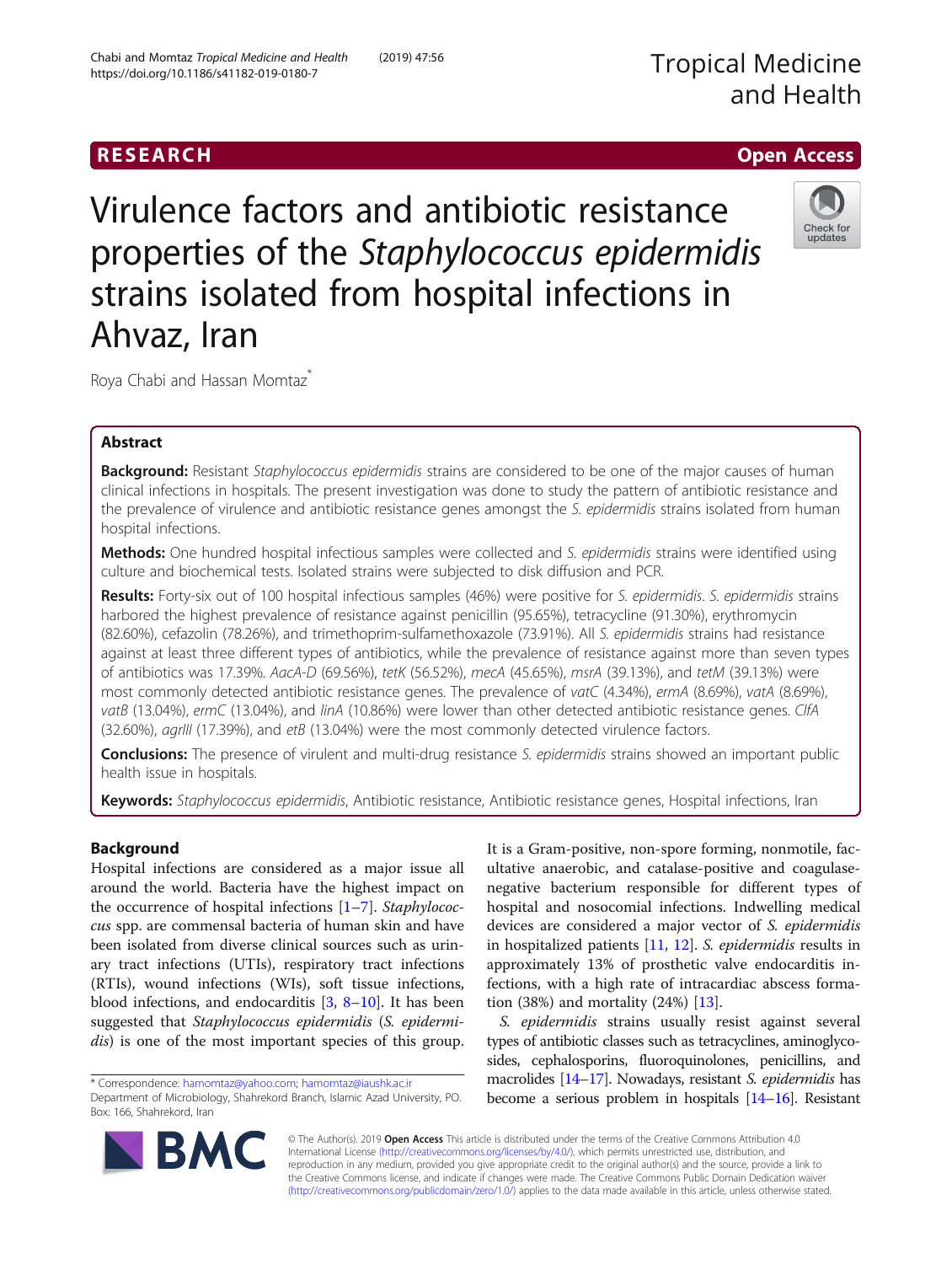<span id="page-1-0"></span>staphylococcal strains are responsible for about 100,000 cases of infections with around 10% mortality rate each year in the USA [\[16\]](#page-7-0). The presence of certain antibiotic resistance genes is responsible for the occurrence of antibiotic resistance [[14](#page-7-0)–[17](#page-7-0)]. MecA, aacA-D, tetK and tetM, ermA and ermC, msrA and msrB, linA and vatA, and vatB and vatC antibiotic resistance genes are responsible for the occurrence of resistance against methicillin, aminoglycosides, tetracyclines, macrolide-lincosamide-streptogramin B, macrolides, lincosamides, and streptogramin A groups of antibiotics, respectively [\[3,](#page-6-0) [14](#page-7-0)–[17](#page-7-0)] (Table 1).

Some potential virulence factors including toxic shock syndrome toxin-1 (TSST-1 encoded by tst), exfoliative toxins A and B (eta and etb), clumping factor  $(clfA)$ , and types I, II, and III of the accessory gene regulator  $(agr)$  are responsible for virulence characters of the S. epidermidis strains isolated from human clinical infections [\[10](#page-7-0)]. The Xregion gene of Staphylococcus strains has a high degree of importance in the occurrence of diseases, and it may have a variation rate (or clock speed) that provides suitable discrimination for outbreak investigation [\[10](#page-7-0)]. The IgG-binding region is responsible for causing host specificity and various immunological responses against Staphylococcus strains. The X-region and IgG-binding region have been detected in various types of staphylococcal infections [\[10\]](#page-7-0).

Scarce researches have been conducted on epidemiological and molecular aspects of the S. epidermidis strains in hospital infections in Iran. Thus, the current research was done to study the prevalence rate, distribution of virulence factors, and antimicrobial resistance properties of S. epidermidis strains isolated from various types of human clinical infections collected from Ahvaz city, Iran.

# Results

The present investigation was done to assess the antibiotic resistance properties and distribution of virulence genes amongst the S. epidermidis strains isolated from different types of hospital infectious samples. Forty-six out of 100 hospital infectious samples (46%) were positive for S. epidermidis.

Table [2](#page-2-0) represents the antibiotic resistance pattern of the S. epidermidis strains isolated from hospital infectious samples. S. *epidermidis* strains harbored the highest prevalence of resistance against penicillin (95.65%), tetracycline (91.30%), erythromycin (82.60%), cefazolin (78.26%), and trimethoprim-sulfamethoxazole (73.91%) antibiotic agents. Reversely, S. epidermidis strains harbored the lowest prevalence of resistance against nitrofurantoin (34.78%) and mupirocin (50%) antibiotic agents. The prevalence of resistance against ciprofloxacin, clindamycin, azithromycin, and rifampin antibiotic agents were 69.56%, 65.21%, 60.86%, and 60.86%, respectively.

Figure [1](#page-2-0) represents the prevalence of multi-drug resistant S. epidermidis strains isolated from hospital infectious samples. Multidrug-resistant S. epidermidis strains were determined as those who had at least simultaneous resistance against three or more than three types of antibiotics. All S. epidermidis strains had resistance against at least three different types of antibiotics, while the prevalence of resistance against more than seven types of antibiotics was 17.39%.

Table [3](#page-3-0) represents the distribution of antibiotic resistance genes amongst the S. epidermidis strains isolated from hospital infectious samples. We found that aacA-D (69.56%), tetK (56.52%), mecA (45.65%), msrA (39.13%), and tetM (39.13%) were most commonly detected antibiotic resistance genes amongst the S. epidermidis strains. The prevalence of vatC (4.34%), ermA (8.69%), vatA (8.69%), vatB (13.04%),  $ermC$  (13.04%), and  $linA$  (10.86%) were lower than other detected antibiotic resistance genes. The prevalence of msrA and msrB antibiotic resistance genes were 36.13% and 26.08%, respectively.

tetK (56.52%), mecA (45.65%), msrA (39.13%), and tetM (39.13%) were most commonly detected antibiotic resistance genes. The prevalence of vatC (4.34%), ermA (8.69%), vatA (8.69%), vatB (13.04%), ermC (13.04%), and linA (10.86%) were lower.

Table [4](#page-4-0) represents the distribution of virulence factors amongst the S. epidermidis strains isolated from hospital infectious samples. We found that *clfA* (32.60%), *agrIII* 

Table 1 Antibiotic resistance pattern of the S. epidermidis strains isolated from different types of hospital infectious samples

| Samples<br>(no.<br>positive<br>samples for<br>S.<br>epidermidis) | Antibiotic resistance pattern (%) |            |            |            |            |            |           |            |            |            |            |  |
|------------------------------------------------------------------|-----------------------------------|------------|------------|------------|------------|------------|-----------|------------|------------|------------|------------|--|
|                                                                  | $P10*$                            | Cef        | Cip5       | Clin       | Az         | Eryt       | Mup       | Rif        | Tet30      | Tri-Sul    | N/F300     |  |
| UTIs (10)                                                        | 9(90)                             | 7(70)      | 5(50)      | 5(50)      | 5(50)      | 8(80)      | 2(20)     | 5(50)      | 8(80)      | 6(60)      | 2(20)      |  |
| WIs (20)                                                         | 19 (95)                           | 16 (80)    | 15 (75)    | 13 (65)    | 12 (60)    | 16 (80)    | 11(55)    | 12(60)     | 19 (95)    | 15(75)     | 8(40)      |  |
| RTIs (16)                                                        | 16 (100)                          | 13 (81.25) | 12 (75)    | 12 (75)    | 11 (68.75) | 14 (87.50) | 10(62.50) | (68.75)    | 15 (93.75) | 13 (81.25) | 6(37.50)   |  |
| Total (46)                                                       | 44 (95.65)                        | 36 (78.26) | 32 (69.56) | 30 (65.21) | 28 (60.86) | 38 (82.60) | 23(50)    | 28 (60.86) | 42 (91.30) | 34 (73.91) | 16 (34.78) |  |

\*P10 penicillin (10 μg/disk), Cef cefazolin (30 μg/disk), Cip5 ciprofloxacin (5 μg/disk), Clin clindamycin (2 μg/disk), Az azithromycin (15 μg/disk), Eryt erythromycin (15 μg/disk), Mup mupirocin (30 μg/disk), Rif rifampin (5 μg/disk), Tet30 tetracycline (30 μg/disk), Tri-Sul trimethoprim-sulfamethoxazole (25 μg/disk), and N/F300 nitrofurantoin (300 μg/disk) antibiotic agents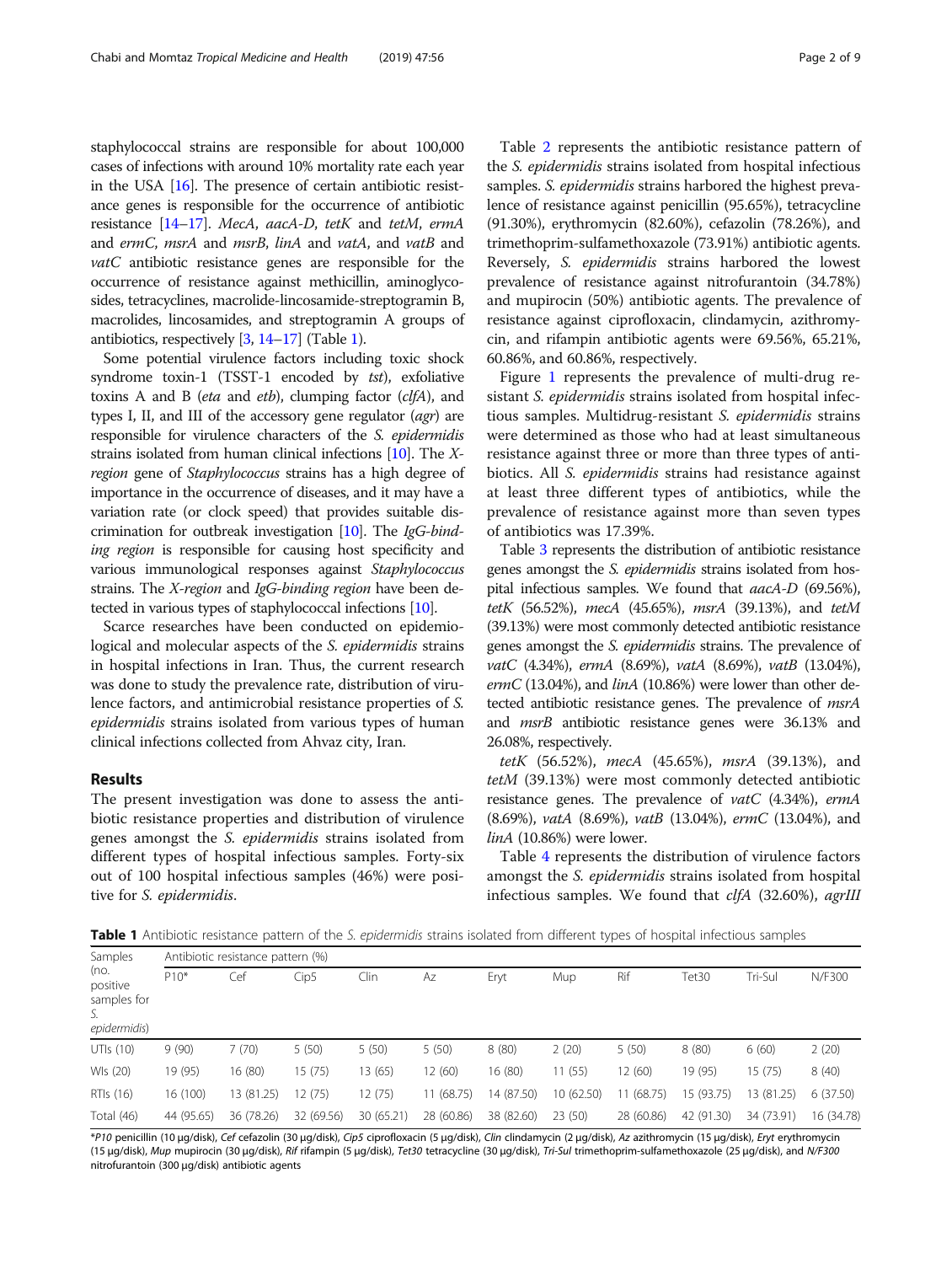| Samples<br>(no. positive samples<br>for S. epidermidis) | Antibiotic resistance genes (%) |                       |        |            |                                                                                |       |       |                                |                          |         |           |        |
|---------------------------------------------------------|---------------------------------|-----------------------|--------|------------|--------------------------------------------------------------------------------|-------|-------|--------------------------------|--------------------------|---------|-----------|--------|
|                                                         | mecA                            | msrA                  | msrB   | AacA-D     | tetK                                                                           | tetM  | vatA  | vatB                           | vatC                     | ermA    | ermC      | linA   |
| UTIs (10)                                               | 2(20)                           | 2(20)                 | 1 (10) | 5(50)      | 4(40)                                                                          | 2(20) | (10)  | (10)                           | $\overline{\phantom{m}}$ | 1(10)   | (10)      | (10)   |
| WIs (20)                                                | 10(50)                          | 9(45)                 | 7(35)  | 16(80)     | 12(60)                                                                         | 8(40) | 2(10) | 3(15)                          | (5)                      | 2(10)   | 3(15)     | 3(15)  |
| RTIs (16)                                               | 9(56.25)                        | (43.75)               | 4(25)  | 11(68.75)  | $10(62.50)$ 8 (50)                                                             |       |       | $1(6.25)$ $2(12.50)$ $1(6.25)$ |                          | 1(6.25) | 2 (12.50) | (6.25) |
| Total (46)                                              | 21 (45.65)                      | 18 (39.13) 12 (26.08) |        | 32 (69.56) | 26 (56.52) 18 (39.13) 4 (8.69) 6 (13.04) 2 (4.34) 4 (8.69) 6 (13.04) 5 (10.86) |       |       |                                |                          |         |           |        |

<span id="page-2-0"></span>Table 2 Distribution of antibiotic resistance genes amongst the S. epidermidis strains isolated from different types of hospital infectious samples

 $(17.39%)$ , and  $etB$   $(13.04%)$  were the most commonly detected virulence factors amongst the S. epidermidis strains isolated from hospital infectious samples. Virulence factors for coa, X-region, and IgG-binding region were negative.

# **Discussion**

S. epidermidis is a common commensal bacterium of the human skin and mucosa. While S. epidermidis has long been considered nonpathogenic, it is now recognized as a relevant opportunistic pathogen [\[11](#page-7-0), [12](#page-7-0), [14\]](#page-7-0). Most S. epidermidis-related not only are associated with intravascular devices (prosthetic heart valves, shunts, etc.) but also commonly occur in prosthetic joints, catheters, and large wounds. However, recently published data revealed the high prevalence of S. epidermidis in the cases of human clinical infections [[11](#page-7-0), [12](#page-7-0), [14](#page-7-0)]. Additionally, nosocomial S. epidermidis isolates were characterized by their pronounced resistance against many commonly used antibiotics [[11,](#page-7-0) [12](#page-7-0), [14](#page-7-0)].

The present study was done to assess the antibiotic resistance pattern and distribution of antibiotic resistance and virulence genes amongst the S. epidermidis strains isolated from different types of human clinical infections. Findings showed that 46% of human clinical infection samples were positive for S. epidermidis strains. Relatively high prevalence of S. epidermidis in the human clinical infections of the present study is may be due to the ubiquitous presence of the bacterium in the hospital environment, its ability to biofilm formation, and finally failure to observe sanitary and disinfection principles in hospitals in Ahwaz city, Iran. Because of the ubiquitous prevalence of S. epidermidis as a commensal bacterium, it is often difficult for a clinician to decide whether an isolate represents the causative agent of an infection or an unspecific culture contamination.

S. epidermidis strains harbored the highest prevalence of resistance against penicillin, tetracycline, erythromycin, cefazolin, and trimethoprim-sulfamethoxazole antibiotic agents. All S. epidermidis strains had resistance against at least three different types of antibiotics. Unauthorized and illegal prescription of antibiotics is the main reason for the high prevalence of antibiotic resistance. Mohaghegh et al. [[18\]](#page-7-0) reported that the prevalence of antibiotic resistance of the S. aureus strains against ampicillin, amoxicillin-clavulanic acid, cefepime, ceftazidime, nalidixic acid, and penicillin were

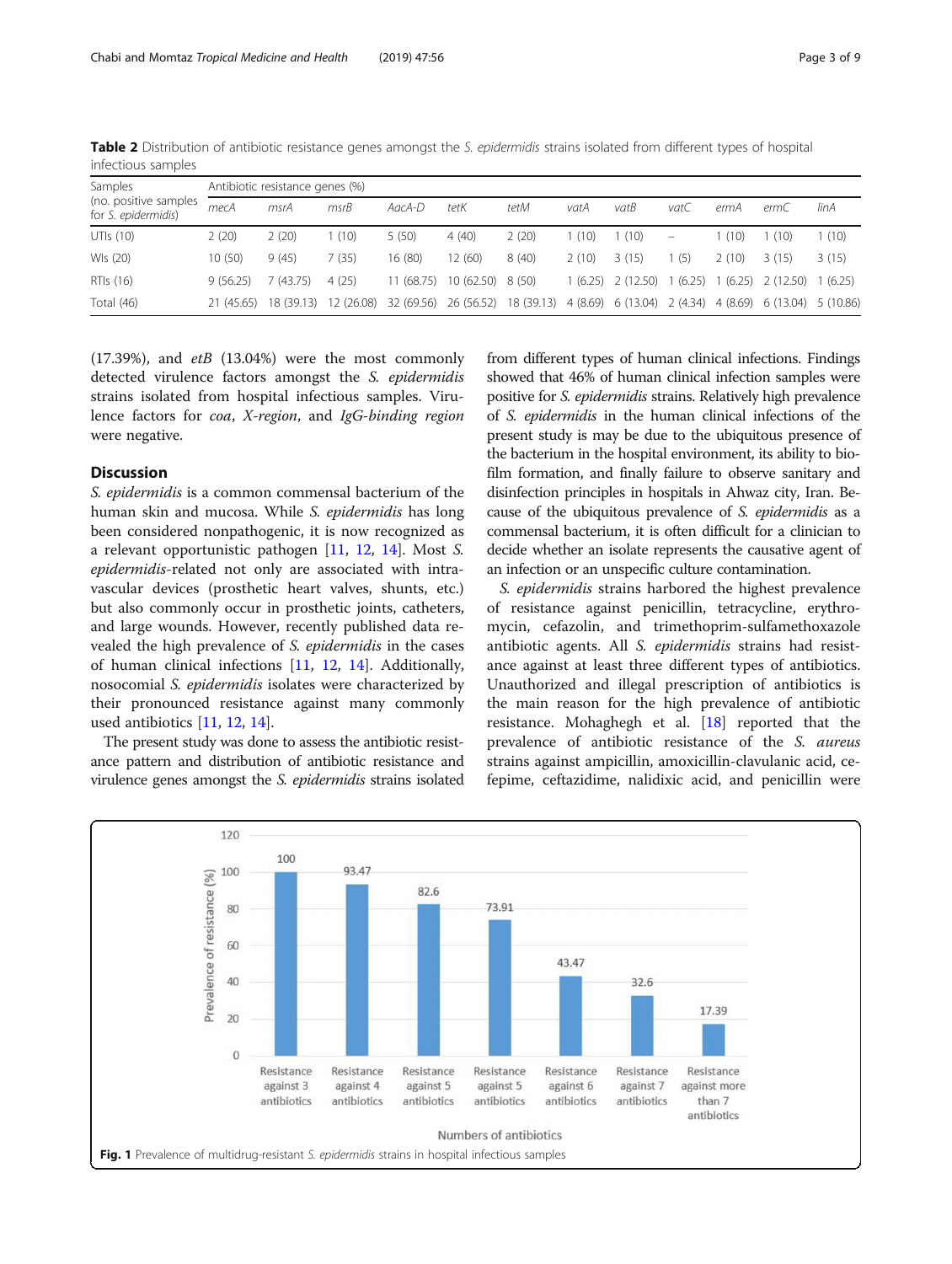| Samples                                      | Virulence factors (%)    |            |                          |                         |          |         |          |         |          |           |  |
|----------------------------------------------|--------------------------|------------|--------------------------|-------------------------|----------|---------|----------|---------|----------|-----------|--|
| (no. positive samples<br>for S. epidermidis) | coa                      | clfA       | X-region                 | lgG-binding region      | tsst-1   | etA     | etB      | agrl    | agrll    | agrill    |  |
| UTIs (10)                                    |                          | 2(20)      | -                        | -                       |          | -       | 1(10)    | 1 (10)  | (10)     | 2(20)     |  |
| WIs (20)                                     |                          | 8(40)      | -                        |                         | 1(5)     | 2(10)   | 3(15)    | 2(10)   | 2(10)    | 4(20)     |  |
| RTIs (16)                                    | $\overline{\phantom{0}}$ | 5(31.25)   | -                        | -                       | 1 (6.25) | (6.25)  | 2(12.50) | (6.25)  | 2(12.50) | 2(12.50)  |  |
| Total (46)                                   | -                        | 15 (32.60) | $\overline{\phantom{m}}$ | $\qquad \qquad \  \, -$ | 2(4.34)  | 3(6.52) | 6(13.04) | 4(8.69) | 5(10.86) | 8 (17.39) |  |

<span id="page-3-0"></span>Table 3 Distribution of virulence factors amongst the S. epidermidis strains isolated from different types of hospital infectious samples

85%, 80%, 100%, 98.30%, 90.90%, and 90%, respectively. Moreover, the prevalence of resistance against tetracycline (51%), erythromycin (41.20%), oxacillin (97.70%), cephazolin (58.30), and norfloxacin (51.90%) was entirely high [[18](#page-7-0)]. Eladli et al. [[19\]](#page-7-0) reported that the prevalence of antibiotic resistance of the S. epidermidis strains against amoxicillin-clavulanic acid, ciprofloxacin, clindamycin, erythromycin, gentamicin, levofloxacin, mupirocin, oxacillin, rifampin, tetracycline, and trimethoprim-sulfamethoxazole antibiotics was 100%, 100%, 37%, 0%, 33%, 16%, 0%, 80%, 0%, 80%, and 0%, respectively. Ma et al. [\[20\]](#page-7-0) reported that the prevalence of antibiotic resistance of the coagulase-negative staphylococci strains against penicillin, oxacillin, erythromycin, tetracycline, clindamycin, ciprofloxacin, trimethoprimsulfamethoxazole, chloramphenicol, ceftizoxime, gentamicin, rifampin, teicoplanin, and vancomycin antibiotics were 94.20%, 79.10%, 89.50%, 59.50%, 53.70%, 52.80%, 58.50%, 39.10%, 26.70%, 29.50%, 18.40%, 2.30, and 0%, respectively. High prevalence of multidrug-resistant S. epidermidis was also reported in their investigation. Similar patterns of antibiotic resistance of the S. epidermidis strains were reported from Mexico [[21](#page-7-0)], Spain [\[22](#page-7-0)], Iran [[23](#page-7-0)], USA [[24](#page-7-0)], Belgium [[25](#page-7-0)], and Ireland [[26](#page-7-0)].

S. epidermidis strains isolated from the clinical infection samples harbored the high distribution of antibiotic resistance genes, especially aacA-D, tetK, mecA, and tetM. S. epidermidis strains had a considerable prevalence of resistance against clindamycin (65.21%). One of the most imperative mechanisms involving resistance against clindamycin is modulated by methylase enzyme which is often encoded by *ermA* and *ermC* genes [\[27](#page-7-0)]. The prevalence of *ermA* and *ermC* antibiotic resistance genes amongst the S. epidermidis strains of our research were 8.69% and 10.86%, respectively. The majority of isolates carried two tetracyclines, two erythromycins, one macrolide, and several streptogramin resistance determinants revealed a great diffusion of these types of resistance. The literature-based studies did not indicate any report on the prevalence of *vatA*, *vatB*, *vatC*, *msrA*, ermA, ermC, linA, aacA-D, tetK, and tetM antibiotic resistance genes amongst the S. epidermidis strains isolated from hospital infectious samples. Eksi [[28\]](#page-7-0) revealed

the higher prevalence of ermA than ermc antibiotic resistance genes amongst the clindamycin, erythromycin, and telithromycin-resistant and also higher prevalence of tetM than tetK antibiotic resistance genes amongst the tetracycline-resistant MRSA strains. Duran et al. [[17\]](#page-7-0) reported that the distribution of mecA, femA, ermA, ermB, ermC, tetK, tetM, msrA, and blaZ antibiotic resistance genes amongst the coagulase negative staphylococci strains isolated from human clinical infections were 29.60%, 7.50%, 33.10%, 5.80%, 21.60%, 13.70%, 28.80%, 9.40%, and 93.50%, respectively. Adwan et al. [\[29\]](#page-7-0) reported that the prevalence of ermA, ermC, tetK, tetM, aacA-aphD, vatA, vatB, and vatC genes amongst the staphylococci strains isolated from human infections were 30.90%, 74.50%, 76.40%, 16.40%, 74.50%, 1.80%, 0%, and 5.50%, respectively. High prevalence of tetK and tetM antibiotic resistance genes in the S. epidermidis isolates can be clarified by their usual genetic locations. The presence of *tetK* gene on small multicopy plasmids and tetM on conjugative transposons contribute to the spread of these determinants [\[30](#page-7-0)]. Some of the S. epider $midis$  strains harbored  $ermC$  gene. This gene is often located on small multicopy plasmids which are present in many different staphylococcal species [[30\]](#page-7-0). The ermA gene is usually carried by transposons which could explain its high prevalence amongst the S. epidermidis strains. Resistance to aminoglycosides which are encoded by the *aacA-D* gene (69.59%) is more prevalent. It is because this gene is usually more diffused in staphylococci of human origin [[30](#page-7-0)].

Amongst all virulence markers found in the S. epidermidis strains, genes encoding clumping factor (clfA), IgG-binding region, toxic shock syndrome toxin (tst), exfoliative toxins (eta and etb), accessory gene regulator (agr), and  $X$ -region were recognized as the most important markers in occurrence of infectious diseases caused by S. *epidermidis*  $[10]$  $[10]$ . Eftekhar et al.  $[31]$  $[31]$  reported that the frequency of the spa, *fnbB*, *fnbA*, *clfB*, clfA, can, bbp, ebp, etb, eta, pvl, and tst virulence genes amongst the *S. aureus* strains isolated from hospitalized patients was 100%, 75.70%, 74.30%, 78.60%, 71.40%, 24.30%, 0%, 58.60%, 2.90%, 7.10%, 21.40%, and 51.40%, respectively. Additionally, amongst all the examined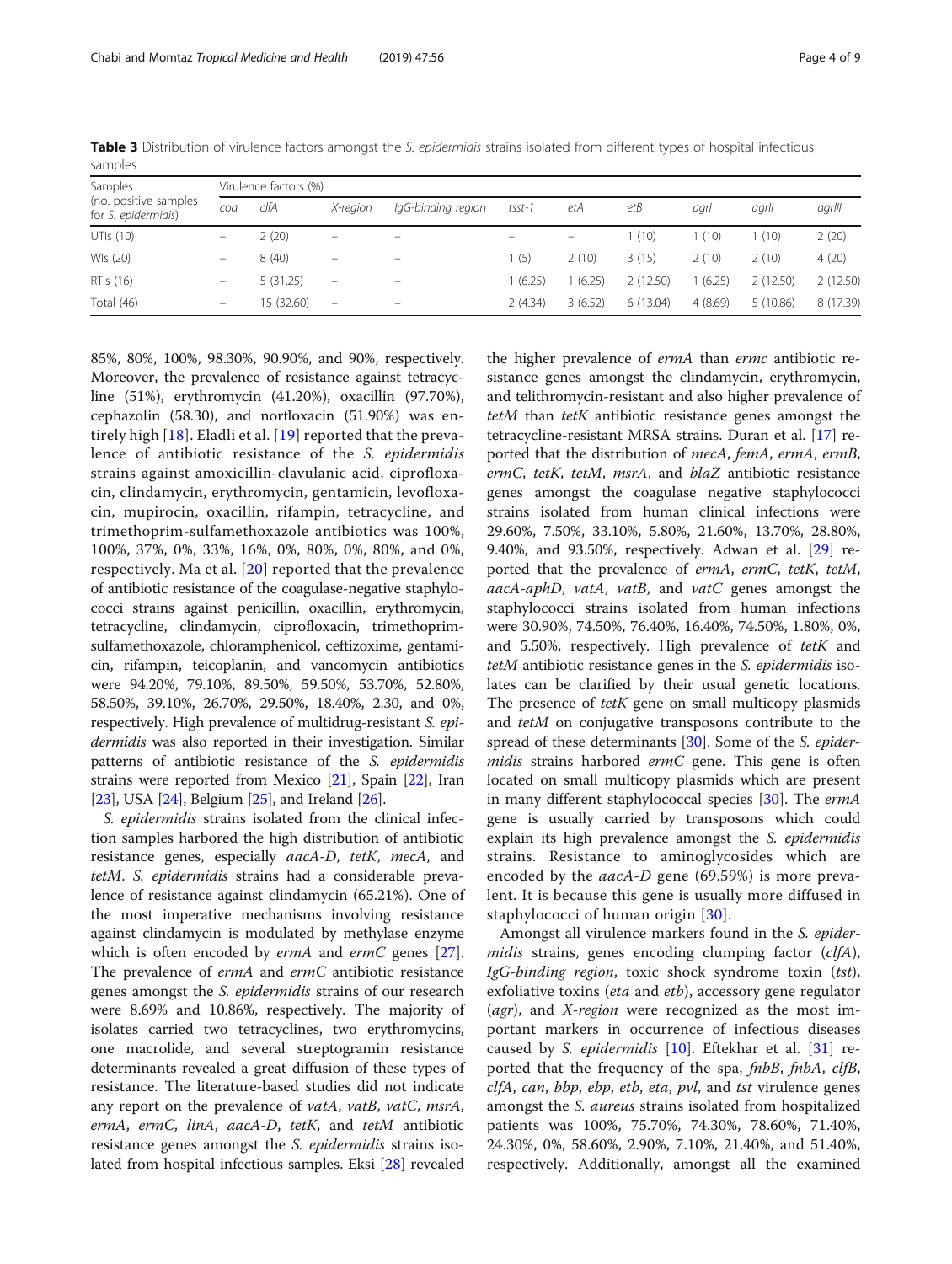<span id="page-4-0"></span>

| Table 4 Target genes, oligonucleotide primers, and PCR conditions used for the detection of virulence factors and antibiotic |  |  |  |
|------------------------------------------------------------------------------------------------------------------------------|--|--|--|
| resistance genes in the S. epidermidis strains isolated from various types of hospital infectious samples                    |  |  |  |

| Target gene | Primer sequence (5'-3')                                              | PCR product (bp) | PCR programs                                                                                                       | PCR volume (50 µL)                                                                                                                                                    |  |  |
|-------------|----------------------------------------------------------------------|------------------|--------------------------------------------------------------------------------------------------------------------|-----------------------------------------------------------------------------------------------------------------------------------------------------------------------|--|--|
| vatA        | F: TGGTCCCGGAACAACATTTAT<br>R: TCCACCGACAATAGAATAGGG                 | 268              | 1 cycle:<br>94 °C, 5 min                                                                                           | 5 µL PCR buffer 10X<br>1.5 mM $Mqcl2$                                                                                                                                 |  |  |
| vatB        | F: GCTGCGAATTCAGTTGTTACA<br>R: CTGACCAATCCCACCATTTTA                 | 136              | 30 cycles:<br>94 °C, 60 s<br>60 °C, 60 s                                                                           | 200 µM dNTP (Fermentas)<br>0.5 µM of each primers F & R<br>1.25 U Tag DNA polymerase (Fermentas)                                                                      |  |  |
| vatC        | F: AAGGCCCCAATCCAGAAGAA<br>R: TCAACGTTCTTTGTCACAACC                  | 467              | 72 °C, 90 s<br>1 cycle:                                                                                            | 2.5 µL DNA template                                                                                                                                                   |  |  |
| mecA        | F: AAAATCGATGGTAAAGGTTGGC<br>R: AGTTCTGCAGTACCGGATTTGC               | 532              | 72 °C, 7 min                                                                                                       |                                                                                                                                                                       |  |  |
| tetK        | F: GTAGCGACAATAGGTAATAGT<br>R: GTAGTGACAATAAACCTCCTA                 | 360              |                                                                                                                    |                                                                                                                                                                       |  |  |
| tetM        | F: AGTGGAGCGATTACAGAA<br>R: CATATGTCCTGGCGTGTCTA                     | 158              | 1 cycle:<br>94 °C, 5 min                                                                                           | 5 µL PCR buffer 10X<br>2 mM $Mqcl2$                                                                                                                                   |  |  |
| msrA        | F: GGCACAATAAGAGTGTTTAAAGG<br>R: C AAGTTATATCATGAATAGATTGTCCTGTT     | 940              | 30 cycles:<br>94 °C, 60 s<br>60 °C, 60 s                                                                           | 200 µM dNTP (Fermentas)<br>0.5 µM of each primers F & R                                                                                                               |  |  |
| msrB        | F: TATGATATCCATAATAATTATCCAATC<br>R: AAGTTATATCATGAATAGATTGTCCTGTT   | 595              | 72 °C, 90 s<br>1 cycle:                                                                                            | 1.5 U Tag DNA polymerase (Fermentas)<br>5 µL DNA template                                                                                                             |  |  |
| aacA-D      | F: TAATCCAAGAGCAATAAGGGC<br>R: GCCACACTATCATAACCACTA                 | 227              | 72 °C, 7                                                                                                           |                                                                                                                                                                       |  |  |
| ermA        | F: AAGCGGTAAACCCCTCTGA<br>R: TTCGCAAATCCCTTCTCAAC                    | 190              |                                                                                                                    |                                                                                                                                                                       |  |  |
| ermC        | F: AATCGTCAATTCCTGCATGT<br>R: AATCGTCAATTCCTGCATGT                   | 229              |                                                                                                                    |                                                                                                                                                                       |  |  |
| linA        | F: GGTGGCTGGGGGGTAGATGTATTAACTGG<br>R: GCTTCTTTTGAAATACATGGTATTTTCGA | 323              |                                                                                                                    |                                                                                                                                                                       |  |  |
| $t$ sst-1   | F: ATGGCAGCATCAGCTTGATA<br>R: TTTCCAATAACCACCCGTTT                   | 350              | 1 cycle:<br>94 °C, 6 min                                                                                           | 5 µL PCR buffer 10X<br>2 mM $Mqcl2$                                                                                                                                   |  |  |
| etA         | F: CTAGTGCATTTGTTATTCAA<br>R: TGCATTGACACCATAGTACT                   | 119              | 30 cycles:<br>94 °C, 2 min<br>55 °C, 2 min                                                                         | 200 µM dNTP (Fermentas)<br>0.5 µM of each primers F & R<br>1.5 U Taq DNA polymerase (Fermentas)                                                                       |  |  |
| etB         | F: ACGGCTATATACATTCAATT<br>R: TCCATCGATAATATACCTAA                   | 200              | 72 °C, 1 min<br>1 cycle:<br>72 °C, 8 min                                                                           | 5 µL DNA template                                                                                                                                                     |  |  |
| agrl        | F: ATGCACATGGTGCACATGC<br>R: GTCACAAGTACTATAAGCTGCGAT                | 441              | 1 cycle:<br>94 °C, 6 min                                                                                           | 5 µL PCR buffer 10X<br>2 mM $Mqcl2$                                                                                                                                   |  |  |
| agrll       | F: ATGCACATGGTGCACATGC<br>R: TATTACTAATTGAAAAGTGGCCATAGC             | 575              | 26 cycle:<br>94 °C, 30 s<br>55 °C, 30 s                                                                            | 200 µM dNTP (Fermentas)<br>0.5 µM of each primers F & R<br>1.5 U Taq DNA polymerase (Fermentas)                                                                       |  |  |
| agrill      | F: ATGCACATGGTGCACATGC<br>R: GTAATGTAATAGCTTGTATAATAATACCCAG         | 323              | 72 °C, 1 min<br>1 cycle:<br>72 °C, 8 min                                                                           | 5 µL DNA template                                                                                                                                                     |  |  |
| coa         | F: CGAGACCAAGATTCAACAAG<br>R: AAAGAAAACCACTCACATCA                   | 970              | 1 cycle:<br>95 °C, 2 min<br>30 cycles:<br>95 °C, 30 s<br>58 °C, 2 min<br>72 °C, 4 min<br>1 cycle:<br>72 °C, 7 min  | 5 µL PCR buffer 10X<br>2 mM $Mqcl2$<br>200 µM dNTP (Fermentas)<br>0.5 µM of each primers F & R<br>1.5 U Tag DNA polymerase (Fermentas)<br>5 µL DNA template           |  |  |
| clfA        | F: GGCTTCAGTGCTTGTAGG<br>R: TTTTCAGGGTCAATATAAGC                     | 980              | 1 cycle:<br>94 °C, 4 min<br>35 cycles:<br>94 °C, 1 min<br>57 °C, 1 min<br>72 °C, 1 min<br>1 cycle:<br>72 °C, 5 min | 5 µL PCR buffer 10X<br>2 mM Mgcl <sub>2</sub><br>200 µM dNTP (Fermentas)<br>0.5 µM of each primers F & R<br>1.5 U Taq DNA polymerase (Fermentas)<br>5 µL DNA template |  |  |
| X-region    | F: CAAGCACCAAAAGAGGAA<br>R: CACCAGGTTTAACGACAT                       | 320              | 1 cycle:<br>95 °C, 4 min                                                                                           | 5 µL PCR buffer 10X<br>2 mM $Mqcl2$                                                                                                                                   |  |  |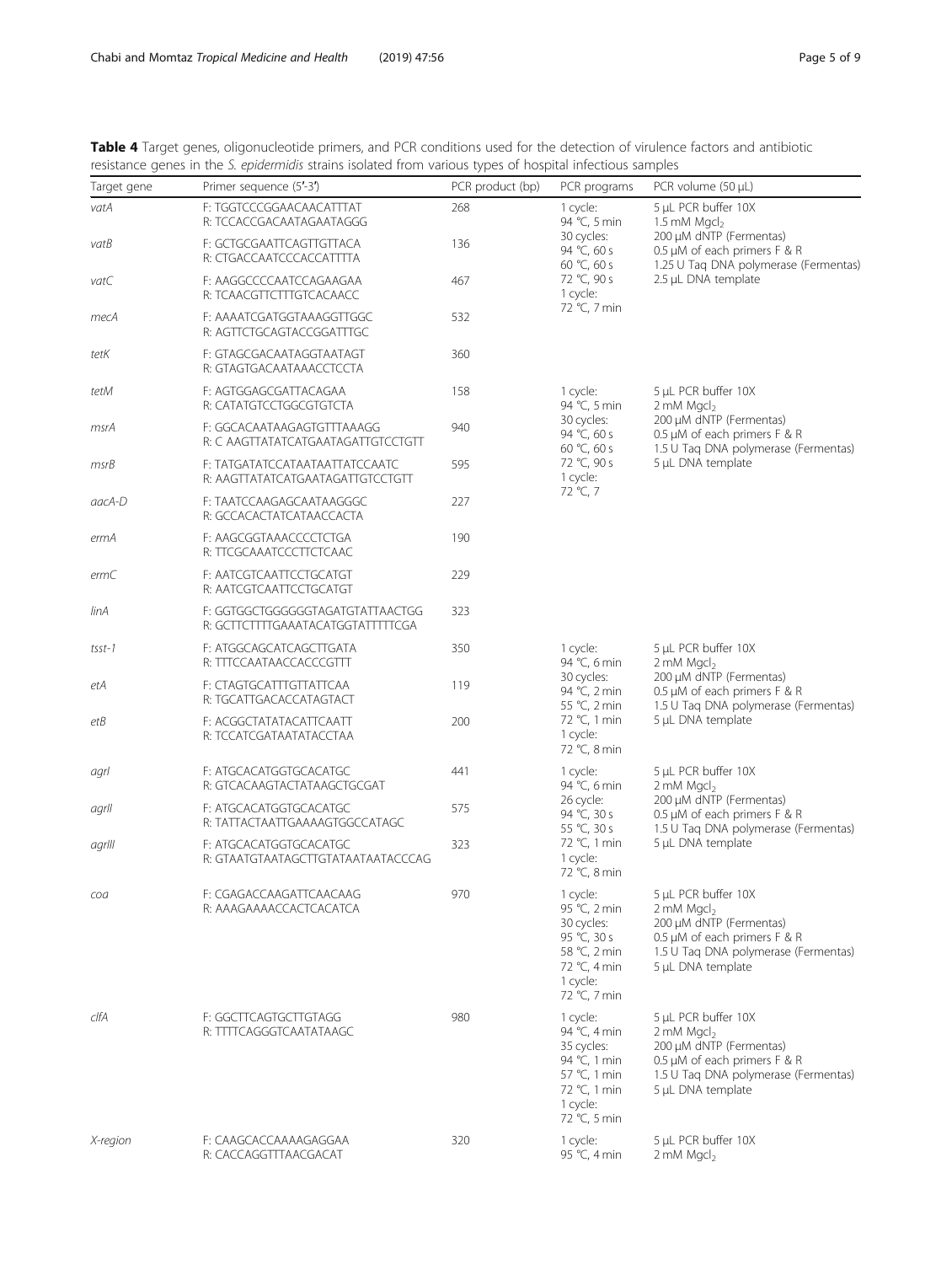Table 4 Target genes, oligonucleotide primers, and PCR conditions used for the detection of virulence factors and antibiotic resistance genes in the S. epidermidis strains isolated from various types of hospital infectious samples (Continued)

| Target gene        | Primer sequence (5'-3')                            | PCR product (bp) | PCR programs                                                                                                       | PCR volume (50 µL)                                                                                                                                                               |
|--------------------|----------------------------------------------------|------------------|--------------------------------------------------------------------------------------------------------------------|----------------------------------------------------------------------------------------------------------------------------------------------------------------------------------|
|                    |                                                    |                  | 25 cycles:<br>95 °C. 1 min<br>60 °C, 1 min<br>72 °C, 1 min<br>1 cycle:<br>72 °C, 3 min                             | 200 µM dNTP (Fermentas)<br>0.5 µM of each primers F & R<br>1.5 U Tag DNA polymerase (Fermentas)<br>5 µL DNA template                                                             |
| lgG-binding region | F: CACCTGCTGCAAATGCTGCG<br>R: GGCTTGTTGTTGTCTTCCTC | 920              | 1 cycle:<br>94 °C, 2 min<br>30 cycles:<br>94 °C. 1 min<br>58 °C, 1 min<br>72 °C, 1 min<br>1 cycle:<br>72 °C, 5 min | 5 µL PCR buffer 10X<br>$2 \text{ mM }$ Mgcl <sub>2</sub><br>200 µM dNTP (Fermentas)<br>0.5 µM of each primers F & R<br>1.5 U Tag DNA polymerase (Fermentas)<br>5 µL DNA template |

genes,  $\text{clfB}$  (78.60%) and  $\text{etb}$  (2.90%) had the highest and lowest prevalence, respectively. The prevalence of tsst-1 gene amongst the S. epidermidis strains of our research was low (4.34%). Similar findings have also been reported from Iran (11.60%) [[32\]](#page-7-0), Sweden (22.00%) [[33\]](#page-7-0), Malaysia (0.50%) [[34\]](#page-7-0), and Colombia (10.00%) [[35\]](#page-7-0). Tsst-1 gene is a pyrogenic toxin that encodes a 21.9 KDa extracellular toxin causing toxic shock syndrome (TSS). It is known as a severe acute disease distinguished by symptoms such as fever, rash, hypotension, and dysfunction of multiorgan systems. In addition, TSS secretion into the human blood may raise the rate of neonatal TSS-like exanthematous disease, Kawasaki syndrome, and sudden infant death syndrome [[32\]](#page-7-0). Regarding the other detected genes, the eta gene was presented in 6.52% of strains. The prevalence of etb gene was 13.04%. The incidence rate of the eta and etb in the present study was higher than that reported in other investigations conducted on Iran (0.68%) [\[32](#page-7-0)], Colombia (3.00%) [[35\]](#page-7-0), and Malaysia (0%) [\[34](#page-7-0)]. A higher prevalence of eta gene was reported in studies conducted in Czech (10.00%) [\[36](#page-7-0)] and Turkey (19.20%) [[37\]](#page-7-0). It was detected that the prevalence of the *etb* gene differs amongst numerous investigations, ranging from 0% in Colombia [\[35](#page-7-0)] and Malaysia [[34\]](#page-7-0) to 9.20% in Turkey [[37\]](#page-7-0). Ghasemian et al. [[38](#page-7-0)] reported the high prevalence of the *clfA* and *clfB* genes (100%). The incidence of the clfA gene in the bacterial strains of our research was relatively high (32.60%). A higher prevalence of this gene was reported from Brazil [\[39](#page-7-0)] and China [[40\]](#page-7-0). Another important detected gene amongst the S. epidermidis strains was agr. The prevalence of agrI, agrII, and agrIII virulence genes amongst the *S. epider*midis strains were 8.69%, 10.86%, and 17.39%, respectively. Agr virulence gene was also predominant amongst the *S. epidermidis* strains isolated from clinical samples recovered from China  $[40]$  $[40]$ , USA  $[41]$  $[41]$ , and Iran [[42\]](#page-8-0). The accessory gene regulator  $(agr)$  locus

influences the expression of many virulence genes in the S. epidermidis. Four allelic groups of agr, which generally inhibit the regulatory activity of each other, have been identified within the species. Interference in virulence gene expression caused by different agr groups has been suggested to be a mechanism for isolating bacterial populations and a fundamental basis for subdividing the species [[43\]](#page-8-0). It encodes a twocomponent signal transduction system that leads to downregulation of surface proteins and upregulation of secreted proteins during in vitro growth. A role for *agr* in virulence has been demonstrated by the attenuated virulence of agr mutants in different animal infection models [[43\]](#page-8-0).

# Conclusions

The present investigation is the first report of the phenotypic and genotypic analysis of antibiotic resistance in the S. epidermidis strains isolated from human hospital infectious samples in Iran. The total prevalence of S. epidermidis strains in hospital infectious samples was 46%. Considerable prevalence of resistance against penicillin, tetracycline, erythromycin, cefazolin, and trimethoprim-sulfamethoxazole and high distribution of aacA-D, tetK, mecA, and tetM antibiotic resistance genes may pose a potential public health threat. Additionally, *clfA*, *agrIII*, and *etB* were the most commonly detected virulence factors. A high prevalence of multidrug resistant S. epidermidis in the human clinical infectious samples is another important finding of the present study. Moreover, the presence of antibiotic resistance genes and also virulence factors in some *S. epi*dermidis strains should be considered as a serious health hazard. Further researches are required to understand additional epidemiological aspects such as the exact relations between antibiotic resistance genes and virulence factors of the *S. epidermidis* strains in hospital infectious samples.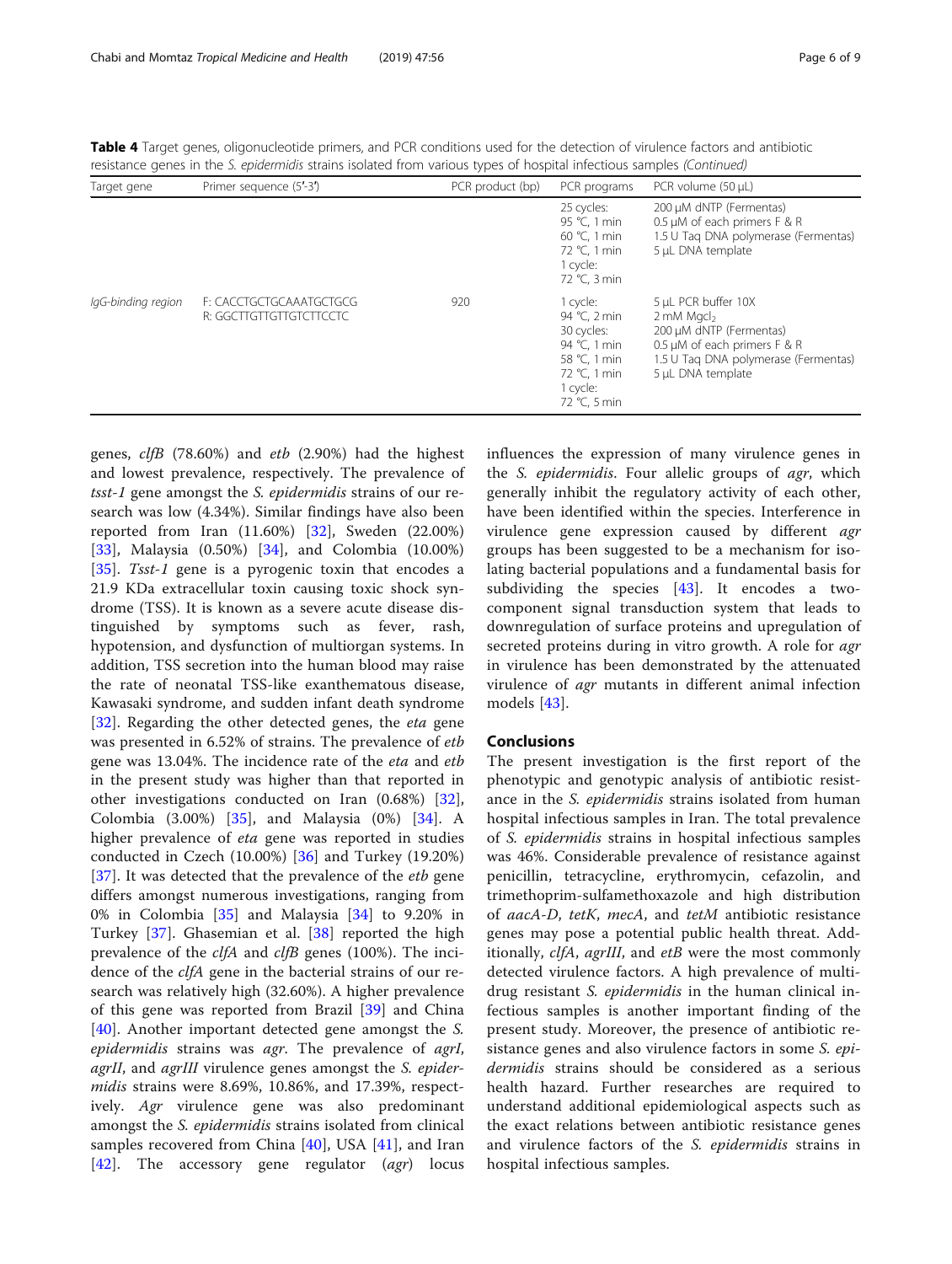# <span id="page-6-0"></span>Methods

# Samples

From February to July 2018, a total of 100 various types of hospital infectious samples were randomly collected from several private hospitals of the Ahvaz city, Iran. Hospital infectious samples were defined as those which were collected from hospitalized patients with severe infections such as UTIs, WIs, and RIs. Furthermore, samples were taken from the site of infection. Samples were immediately transferred to the Clinical Microbiology Research Center of the Islamic Azad University of Shahrekord in a cooler with ice packs.

# Bacterial isolation

S. epidermidis was identified by conventional bacteriological tests. The sample was enriched in a tryptic soy broth, and grown on mannitol salt agar, and then catalase, tube coagulase and urease tests, and carbohydrate fermentation were performed. S. epidermidis is catalasepositive, coagulase-negative, urease-positive, unable to ferment D-mannitol and D-trehalose, and able to ferment D-mannose and D-maltose [[44](#page-8-0), [45](#page-8-0)].

# Antibiotic resistance pattern

Patterns of antimicrobial resistance of the S. epidermidis strains were studied using the Kirby-Bauer method. A simple disk diffusion technique on the Mueller-Hinton agar (Merck, Germany) medium was used for this purpose. susceptibility of S. epidermidis isolates was tested against several types of antibiotic agents including penicillin (10 μg/disk), cefazolin (30 μg/disk), clindamycin (2 μg/disk), mupirocin (30 μg/disk), azithromycin (15 μg/ disk), erythromycin (15 μg/disk), tetracycline (30 μg/disk), ciprofloxacin (5 μg/disk), trimethoprim-sulfamethoxazole (25 μg/disk), nitrofurantoin (300 μg/disk), and rifampin (5 μg/disk) (Oxoid, UK). The instructions of the Clinical and Laboratory Standards Institute were used for this purpose [[46\]](#page-8-0). The plates containing the disks were allowed to stand for at least 30 min before incubated at 37 °C for 24 h. The diameter of the zone of inhibition produced by each antibiotic disc was measured and interpreted using the CLSI zone diameter interpretative standards [[46](#page-8-0)]. S. epidermidis ATCC 12228 was used as a quality control organism in antimicrobial susceptibility determination.

# DNA extraction and amplification of virulence factors and antibiotic resistance genes

S. epidermidis isolates were sub-cultured on TSB media (Merck, Germany) and further incubated for 48 h at 37 °C. Genomic DNA was extracted from bacterial colonies using the DNA extraction kit (Fermentas, Germany) according to the manufacturer's instruction. Table [1](#page-1-0) represents the list of primers and PCR conditions used for the amplification of virulence factors and antibiotic resistance genes [[47\]](#page-8-0). A programmable DNA thermo-cycler (Eppendorf Mastercycler 5330, Eppendorf-Nethel-Hinz GmbH, Hamburg, Germany) was used in all PCR reactions.

# Statistical analysis

Statistical analysis was done using the SPSS 21.0 statistical software (SPSS Inc., Chicago, IL, USA). Chi-square test and Fisher's exact two-tailed test were used to assess any significant relationship between the prevalence of S. epidermidis strains, virulence factors, and their antibiotic resistance properties.  $P$  value < 0.05 was considered as statistical significant level.

## Abbreviation

CLSI: Clinical and Laboratory Standards Institute

#### Acknowledgements

The authors would like to thank Dr. Zahra Bamzadeh and Dr. Elaheh Tajbakhsh for their technical assistance.

### Authors' contributions

HM and RC carried out the molecular genetic studies, participated in the primers sequence alignment, and drafted the manuscript. HM and RC carried out the sampling and culture method, participated in the design of the study, and performed the statistical analysis and writing the manuscript. All authors read and approved the final manuscript.

#### Funding

The current research was financially supported by the Islamic Azad University, Shahrekord Branch, Shahrekord (grant number 97/169).

#### Availability of data and materials

All data analyzed during this study are included in this published article.

#### Ethics approval and consent to participate

The present study was approved by the Ethical Council of Research of the Faculty of Basic Sciences, Shahrekord Branch, Islamic Azad University, Shahrekord, Iran. Verification of this research project and the licenses related to the sampling process were approved by Prof. Hassan Momtaz (approval ref. number MM 2017/10). Samples were collected from volunteer patients hospitalized in the hospitals. Written informed consents were taken from the participants and their personal information was kept confidential.

#### Consent for publication

Not applicable.

# Competing interests

The authors declare that they have no competing interests.

# Received: 12 May 2019 Accepted: 26 September 2019 Published online: 05 December 2019

#### References

- 1. Ranjbar R, Dehkordi FS, Shahreza MH, Rahimi E. Prevalence, identification of virulence factors, O-serogroups and antibiotic resistance properties of Shigatoxin producing Escherichia coli strains isolated from raw milk and traditional dairy products. Antimicrob Resist Infect Control. 2018;7(1):53.
- 2. Ranjbar R, Farsani FY, Dehkordi FS. Phenotypic analysis of antibiotic resistance and genotypic study of the vacA, cagA, iceA, oipA and babA genotypes of the Helicobacter pylori strains isolated from raw milk. Antimicrob Resist Infect Control. 2018;7(1):115.
- 3. Dehkordi FS, Gandomi H, Basti AA, Misaghi A, Rahimi E. Phenotypic and genotypic characterization of antibiotic resistance of methicillin-resistant Staphylococcus aureus isolated from hospital food. Antimicrobial Resistance & Infection Control. 2017;6(1):104.
- 4. Ranjbar R, Masoudimanesh M, Dehkordi FS, Jonaidi-Jafari N, Rahimi E. Shiga (Vero)-toxin producing Escherichia coli isolated from the hospital foods;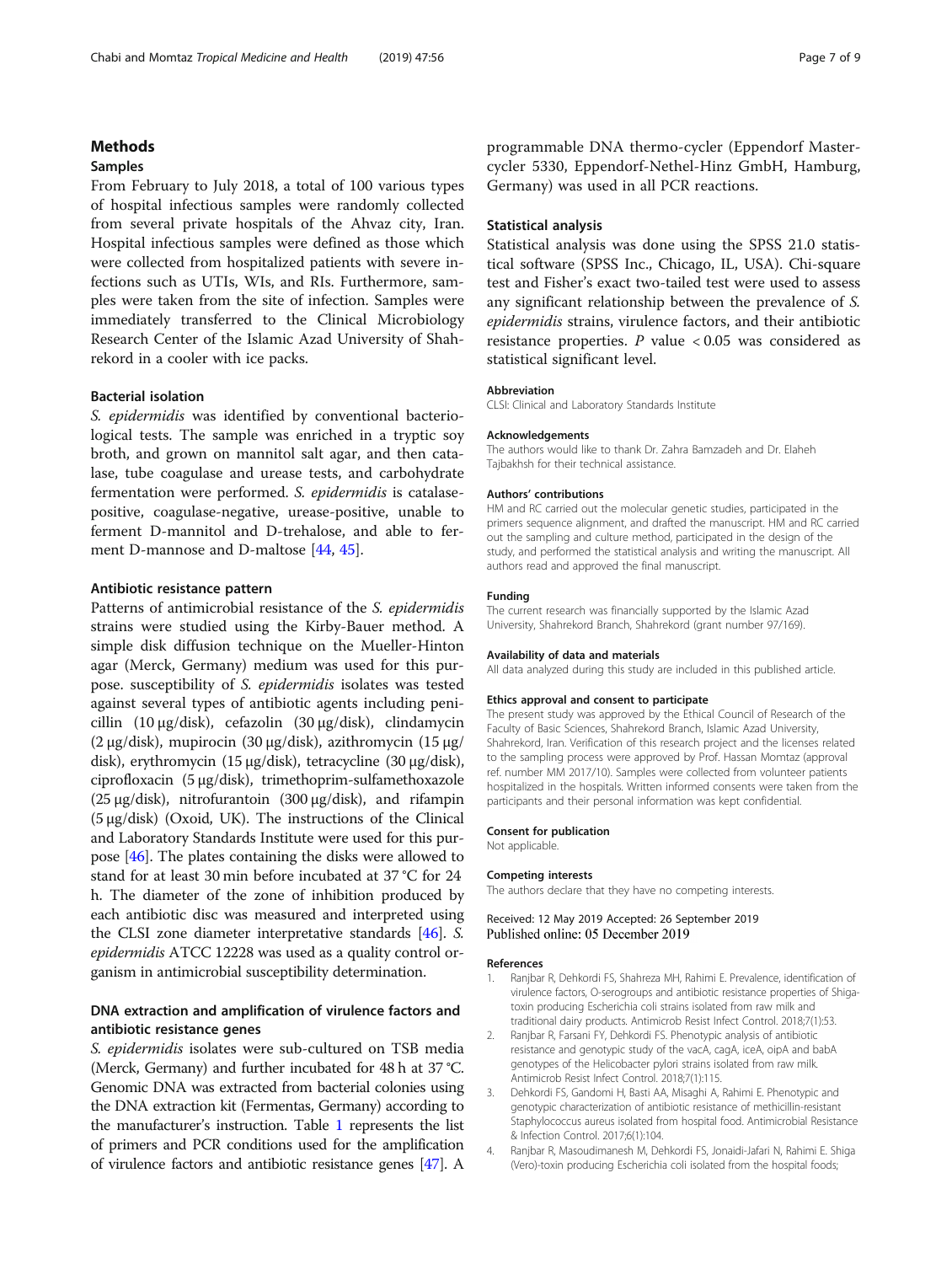<span id="page-7-0"></span>virulence factors, o-serogroups and antimicrobial resistance properties. Antimicrob Resist Infect Control. 2017;6(1):4.

- 5. Hemmatinezhad B, Khamesipour F, Mohammadi M, Safarpoor Dehkordi F, Mashak Z. Microbiological investigation of O-serogroups, virulence factors and antimicrobial resistance properties of Shiga toxin-producing Escherichia coli isolated from ostrich, turkey and quail meats. J Food Saf. 2015;35(4): 491–500.
- 6. Momtaz H, Safarpoor Dehkordi F, Taktaz T, Rezvani A, Yarali S. Shiga toxinproducing Escherichia coli isolated from bovine mastitic milk: serogroups, virulence factors, and antibiotic resistance properties. Sci World J. 2012;2012: 618709.
- 7. Atapoor S, Dehkordi FS, Rahimi E. Detection of Helicobacter pylori in various types of vegetables and salads. Jundishapur J Microbiol. 2014;7(5):e10013.
- 8. Dehkordi AH, Khaji L, Shahreza MS, Mashak Z, Dehkordi FS, Safaee Y, Hosseinzadeh A, Alavi I, Ghasemi E, Rabiei-Faradonbeh M. One-year prevalence of antimicrobial susceptibility pattern of methicillin-resistant Staphylococcus aureus recovered from raw meat. Trop Biomed. 2017;34(2): 396–404.
- 9. Madahi H, Rostami F, Rahimi E, Dehkordi FS. Prevalence of enterotoxigenic Staphylococcus aureus isolated from chicken nugget in Iran. Jundishapur J Microbiol. 2014;7(8):e10237.
- 10. Momtaz H, Dehkordi FS, Rahimi E, Asgarifar A, Momeni M. Virulence genes and antimicrobial resistance profiles of Staphylococcus aureus isolated from chicken meat in Isfahan province. Iran J Appl Poult Res. 2013;22(4):913–21.
- 11. Namvar AE, Bastarahang S, Abbasi N, Ghehi GS, Farhadbakhtiarian S, Arezi P, Hosseini M, Baravati SZ, Jokar Z, Chermahin SG. Clinical characteristics of Staphylococcus epidermidis: a systematic review. GMS Hyg Infect Control. 2014;9(3):DOC23.
- 12. Oliveira WF, Silva PM, Silva RC, Silva GM, Machado G, Coelho LC, Correia MT. Staphylococcus aureus and Staphylococcus epidermidis infections on implants. J Hosp Infect. 2017;98(2):111–7.
- 13. Chu VH, Miro JM, Hoen B, Cabell CH, Pappas PA, Jones P, Stryjewski ME, Anguera I, Braun S, Munoz P, Commerford P. Coagulase-negative staphylococcal prosthetic valve endocarditis—a contemporary update based on the International Collaboration on Endocarditis: prospective cohort study. Heart. 2009;95(7):570–6.
- 14. Schaefler S. Staphylococcus epidermidis BV: antibiotic resistance patterns, physiological characteristics, and bacteriophage susceptibility. Appl Microbiol. 1971;22(4):693–9.
- 15. Cabrera-Contreras R, Morelos-Ramírez R, Galicia-Camacho AN, Meléndez-Herrada E. Antibiotic resistance and biofilm production in Staphylococcus epidermidis strains, isolated from a tertiary care hospital in Mexico City. ISRN Microbiol. 2013;2013:918921.
- 16. Klevens RM, Morrison MA, Nadle J, Petit S, Gershman K, Ray S, Harrison LH, Lynfield R, Dumyati G, Townes JM, Craig AS. Invasive methicillin-resistant Staphylococcus aureus infections in the United States. Jama. 2007;298(15):1763–71.
- 17. Duran N, Ozer B, Duran GG, Onlen Y, Demir C. Antibiotic resistance genes & susceptibility patterns in staphylococci. Indian J Med Res. 2012; 135(3):389–96.
- 18. Mohaghegh MA, Ghazvini K, Jafari R, Alikhani MY, Safari M, Garamjan A, Ali G, Falahi J, Bordbar D. Retrospective study on the prevalence and antibiotic resistance pattern of staphylococcus aureus and staphylococcus epidermidis among patients suspicious of bacteremia during 2006-2011. Int J Enteric Pathog. 2015;3(2):1-5.
- 19. Eladli MG, Alharbi NS, Khaled JM, Kadaikunnan S, Alobaidi AS, Alyahya SA. Antibiotic-resistant Staphylococcus epidermidis isolated from patients and healthy students comparing with antibiotic-resistant bacteria isolated from pasteurized milk. Saudi J Biol Sci. 2019;26(6):1285-90.
- 20. Ma XX, Wang EH, Liu Y, Luo EJ. Antibiotic susceptibility of coagulasenegative staphylococci (CoNS): emergence of teicoplanin-non-susceptible CoNS strains with inducible resistance to vancomycin. J Med Microbiol. 2011;60(11):1661–8.
- 21. Cabrera-Contreras R, Morelos-Ramírez R, Galicia-Camacho AN, Meléndez-Herrada E. Antibiotic susceptibility and biofilm production and correlation to methicillin resistant genotype of Staphylococcus epidermidis strains from Mexican hospital. In Proceedings of the 110th General Meeting of the American Society for Microbiology (ASM'10). 2010; 23-27.
- 22. Delgado S, Arroyo R, Jiménez E, Marín ML, del Campo R, Fernández L, Rodríguez JM. Staphylococcus epidermidis strains isolated from breast milk of women suffering infectious mastitis: potential virulence traits and resistance to antibiotics. BMC Microbiol. 2009;9(1):82.
- 23. Chaleshtori S, Karimi A. Antibiotic resistance pattern of staphylococcus strains isolated from orange and apple juices in Shahre-kord, Iran. Pakistan J Med Sci. 2010;26(3):615–8.
- 24. Raad I, Alrahwan A, Rolston K. Staphylococcus epidermidis: emerging resistance and need for alternative agents. Rev Infect Dis. 1998;26(5):1182–7.
- 25. Cherifi S, Byl B, Deplano A, Nagant C, Nonhoff C, Denis O, Hallin M. Genetic characteristics and antimicrobial resistance of Staphylococcus epidermidis isolates from patients with catheter-related bloodstream infections and from colonized healthcare workers in a Belgian hospital. Ann Clin Microbiol Antimicrob. 2014;13(1):20.
- 26. McManus BA, Coleman DC, Deasy EC, Brennan GI, O'Connell B, Monecke S, Ehricht R, Leggett B, Leonard N, Shore AC, Comparative genotypes, staphylococcal cassette chromosome mec (SCCmec) genes and antimicrobial resistance amongst Staphylococcus epidermidis and Staphylococcus haemolyticus isolates from infections in humans and companion animals. PLoS One. 2015;10(9):e0138079.
- 27. Zelazny AM, Ferraro MJ, Glennen A, Hindler JF, Mann LM, Munro S, Murray PR, Reller LB, Tenover FC, Jorgensen JH. Selection of strains for quality assessment of the disk induction method for detection of inducible clindamycin resistance in staphylococci: a CLSI collaborative study. J Clin Microbiol. 2005;43(6):2613–5.
- 28. Eksi F. Investigation of antibiotic resistance genes and panton-valentine leucocidin in Staphylococcus aureus strains isolated from various clinical samples. Acta Medica Mediterranea. 2017;33(2):341–9.
- 29. Adwan G, Adwan K, Jarrar N, Amleh A. Molecular detection of nine antibiotic resistance genes in methicillin resistant Staphylococcus aureus isolates. Roman Arch Microbiol Immunol. 2014;73(1–2):9–18.
- 30. Johler S, Layer F, Stephan R. Comparison of virulence and antibiotic resistance genes of food poisoning outbreak isolates of Staphylococcus aureus with isolates obtained from bovine mastitis milk and pig carcasses. J Food Prot. 2011;74(11):1852–9.
- 31. Eftekhar F, Rezaee R, Azad M, Azimi H, Goudarzi H, Goudarzi M. Distribution of adhesion and toxin genes in staphylococcus aureus strains recovered from hospitalized patients admitted to the ICU. Arch Pediatr Infect Dis. 2017;5(1):e39349.
- 32. Alfatemi SM, Motamedifar M, Hadi N, Saraie HS. Analysis of virulence genes among methicillin resistant Staphylococcus aureus (MRSA) strains. Jundishapur J Microbiol. 2014;7(6):e10741.
- 33. Nowrouzian FL, Dauwalder O, Meugnier H, Bes M, Etienne J, Vandenesch F, Lindberg E, Hesselmar B, Saalman R, Strannegård IL, Åberg N. Adhesin and superantigen genes and the capacity of Staphylococcus aureus to colonize the infantile gut. J Infect Dis. 2011;204(5):714–21.
- 34. Lim KT, Hanifah YA, Mohd Yusoff MY, Thong KL. Investigation of toxin genes among methicillin resistant Staphylococcus aureus strains isolated from a tertiary hospital in Malaysia. Trop Biomed. 2012;29(2):212–9.
- 35. Jiménez JN, Ocampo AM, Vanegas JM, Rodríguez EA, Garcés CG, Patiño LA, Ospina S, Correa MM. Characterisation of virulence genes in methicillin susceptible and resistant Staphylococcus aureus isolates from a paediatric population in a university hospital of Medellin, Colombia. Mem Inst Oswaldo Cruz. 2011;106(8):980–5.
- 36. Sila J, Sauer P, Kolar M. Comparison of the prevalence of genes coding for enterotoxins, exfoliatins, panton-valentine leukocidin and tsst-1 between methicillin-resistant and methicillin-susceptible isolates of Staphylococcus aureus at the university hospital in Olomouc. Biomed Pap Med Fac Univ Palacky Olomouc Czech Repub. 2009;153(3):215–8.
- 37. Demir C, ASLANTAŞ Ö, Duran N, Ocak S, ÖZER B. Investigation of toxin genes in Staphylococcus aureus strains isolated in Mustafa Kemal University Hospital. Turk J Med Sci. 2011;41(2):343–52.
- 38. Ghasemian A, Najar Peerayeh S, Bakhshi B, Mirzaee M. Several virulence factors of multidrug-resistant Staphylococcus aureus isolates from hospitalized patients in Tehran. Int J Enteric Pathog. 2015;3(2):1–6.
- 39. Almeida LM, de Almeida MZ, Mendonça CL, Mamizuka EM. Comparative analysis of agr groups and virulence genes among subclinical and clinical mastitis Staphylococcus aureus isolates from sheep flocks of the northeast of Brazil. Braz J Microbiol. 2013;44(2):493–8.
- 40. Zhang Y, Xu D, Shi L, Cai R, Li C, Yan H. Association between agr type, virulence factors, biofilm formation and antibiotic resistance of Staphylococcus aureus isolates from pork production. Front Microbiol. 2018;9:1876.
- 41. Cheung GY, Wang R, Khan BA, Sturdevant DE, Otto M. Role of the accessory gene regulator agr in community-associated methicillin-resistant Staphylococcus aureus pathogenesis. Infect Immun. 2011;79(5):1927–35.